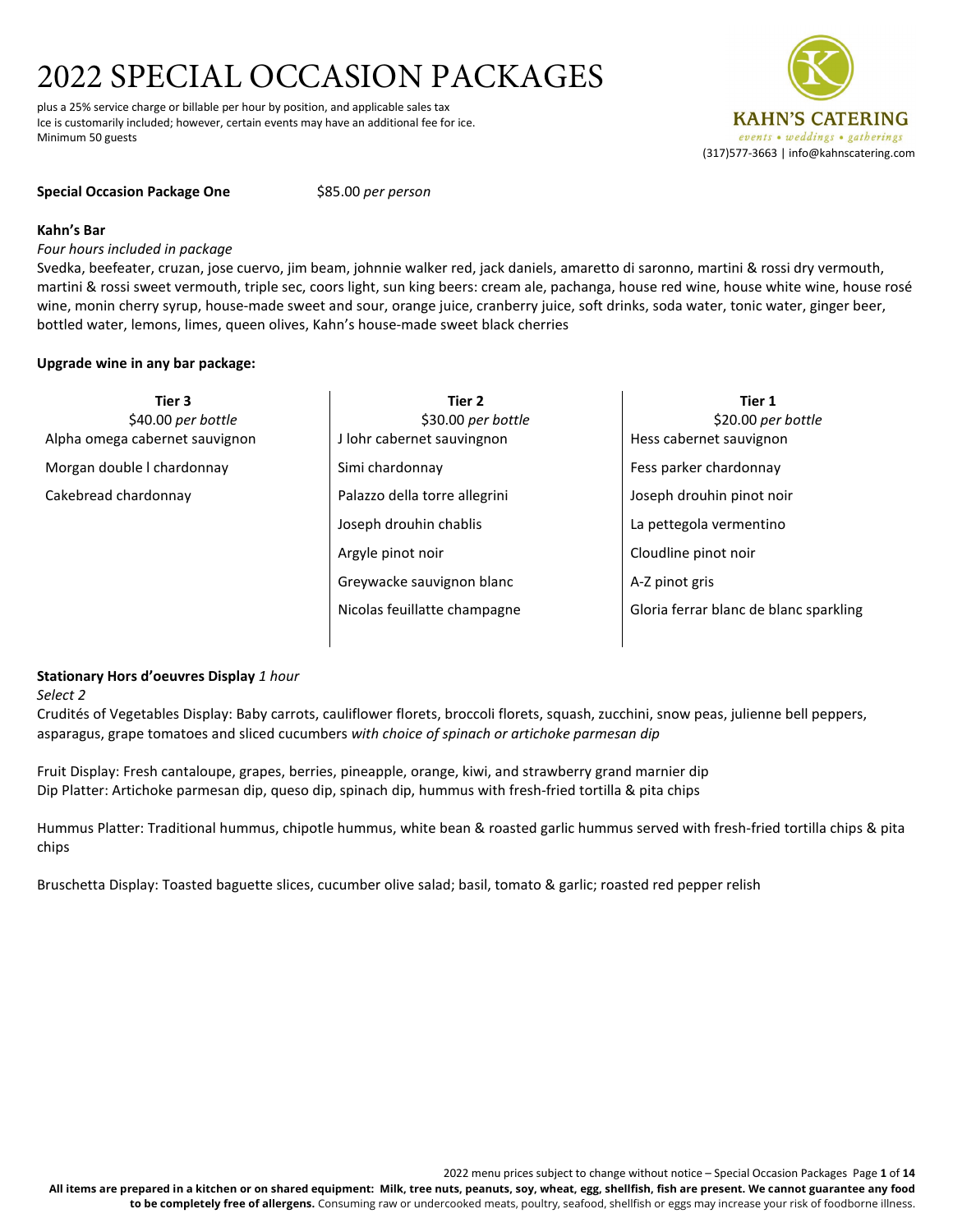plus a 25% service charge or billable per hour by position, and applicable sales tax Ice is customarily included; however, certain events may have an additional fee for ice. Minimum 50 guests



# **Special Occasion Package One**

# **First Course**

Your choice of salad Assorted breads and lemon rosemary flatbread with french butter balls and sun-dried tomato butter

# **Second Course**

Select your choice of chicken entrée Accompanied by your choice vegetable and starch

For choice-of entrée: add \$5.00 per person, plus difference in entrée selection per person

**Third Course** Complimentary cake cutting

Premium Coffee Station: House blend and decaffeinated coffee with cream, sugar, raw sugar, splenda and stevia Assorted hot teas Vanilla syrup, caramel syrup, whipped cream, cinnamon sugar, nutmeg and cocoa shakers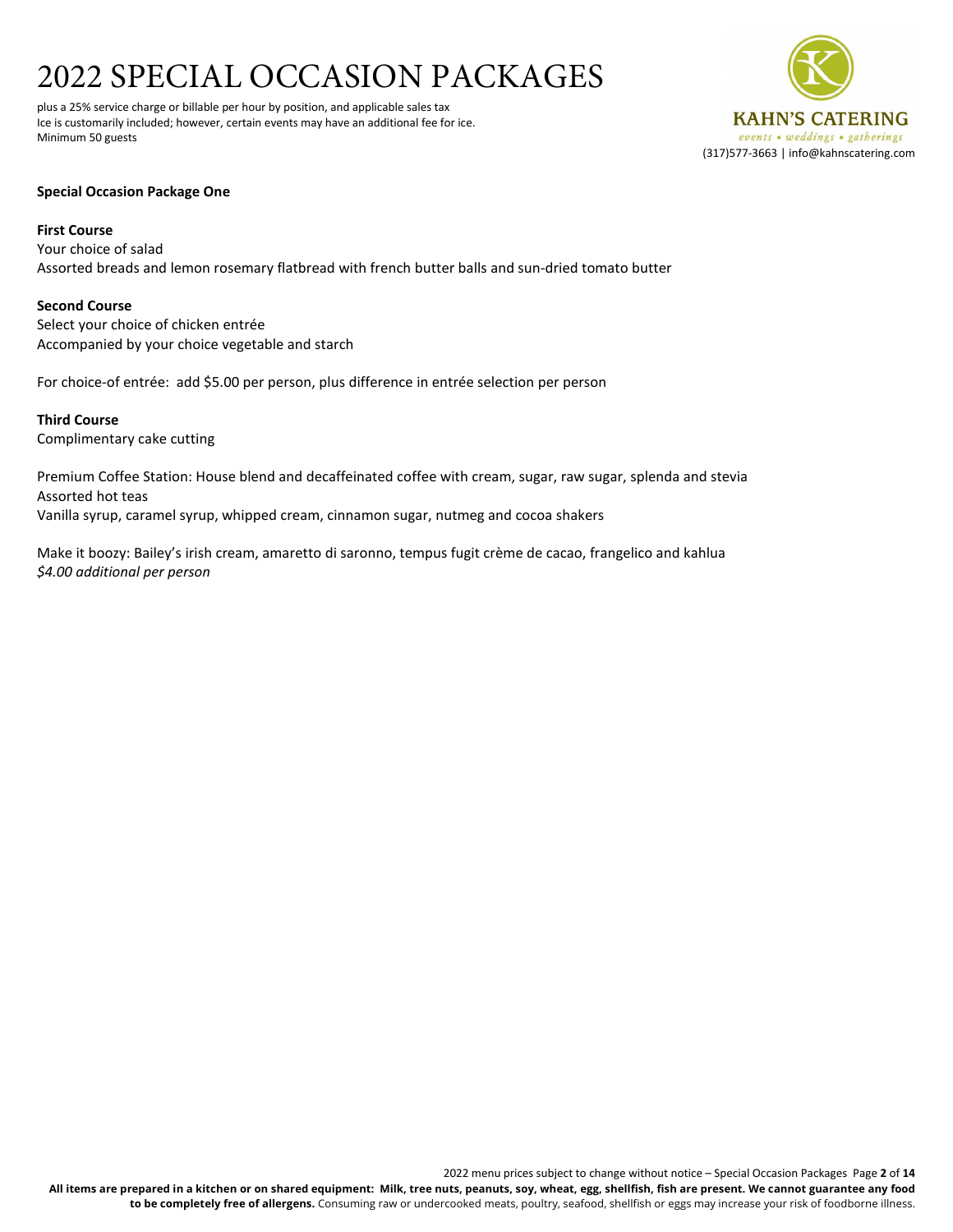plus a 25% service charge or billable per hour by position, and applicable sales tax Ice is customarily included; however, certain events may have an additional fee for ice. Minimum 50 guests

#### **Special Occasion Package Two** \$89.00 *per person*

#### **Kahn's Bar**

*Four hours included in package*

Svedka, beefeater, cruzan, jose cuervo, jim beam, johnnie walker red, jack daniels, amaretto di saronno, martini & rossi dry vermouth, martini & rossi sweet vermouth, triple sec, coors light, sun king beers: cream ale, pachanga, house red wine, house white wine, house rosé wine, monin cherry syrup, house-made sweet and sour, orange juice, cranberry juice, soft drinks, soda water, tonic water, ginger beer, bottled water, lemons, limes, queen olives, Kahn's house-made sweet black cherries

# **Upgrade wine in any bar package:**

**Tier 3** \$40.00 *per bottle* Alpha omega cabernet sauvignon

Morgan double l chardonnay

Cakebread chardonnay

- **Tier 2** \$30.00 *per bottle* J lohr cabernet sauvingnon Simi chardonnay Palazzo della torre allegrini Joseph drouhin chablis Argyle pinot noir Greywacke sauvignon blanc Nicolas feuillatte champagne
- **Tier 1** \$20.00 *per bottle* Hess cabernet sauvignon Fess parker chardonnay Joseph drouhin pinot noir La pettegola vermentino Cloudline pinot noir A-Z pinot gris Gloria ferrar blanc de blanc sparkling

# **Butler passed hors d'oeuvres** *1 hour* *Select 3 total*

# **COLD HORS D'OEUVRES:**

BLT cherry tomato

Red curry cashew shrimp salad, crispy lotus flower cup, cilantro

Seared tuna, snow pea, charred pineapple ponzu

Shrimp cocktail shooter, kahn's signature cocktail sauce

Golden beets, pistachio goat cheese mousse, citrus cranberry jam, crostini

Torched apple bruschetta with fig, brie and balsamic reduction

Strawberry goat cheese bruschetta with basil balsamic reduction

Pear, fig, goat cheese bruschetta with blush wine reduction

Filet of beef, scallions, gorgonzola garlic mousse rosettes, mini toast

# **HOT HORS D'OEUVRES:** Caribbean beef meatballs

Chicken pot stickers, ginger soy sauce

Mini cheese slider, dill pickle, ketchup

Wild mushroom phyllo satchels

Coconut chicken bites, mango curry dipping sauce

Moroccan chicken satay, ginger mango chutney

Mini caprese pizza

Fingerling potatoes, camembert, truffle oil, scallion

Apricot brie strudel, candied ginger, apple compote

Ratatouille wellington, pesto

Short rib wellington, truffle oil, sautéed mushrooms, red wine demi glace

Five spice beef short rib wontons, ginger hoisin dipping sauce

Fingerling potatoes, alouette herb cheese, smoked bacon

Jerk chicken skewers, pineapple rum glaze

2022 menu prices subject to change without notice – Special Occasion Packages Page **3** of **14 All items are prepared in a kitchen or on shared equipment: Milk, tree nuts, peanuts, soy, wheat, egg, shellfish, fish are present. We cannot guarantee any food to be completely free of allergens.** Consuming raw or undercooked meats, poultry, seafood, shellfish or eggs may increase your risk of foodborne illness.

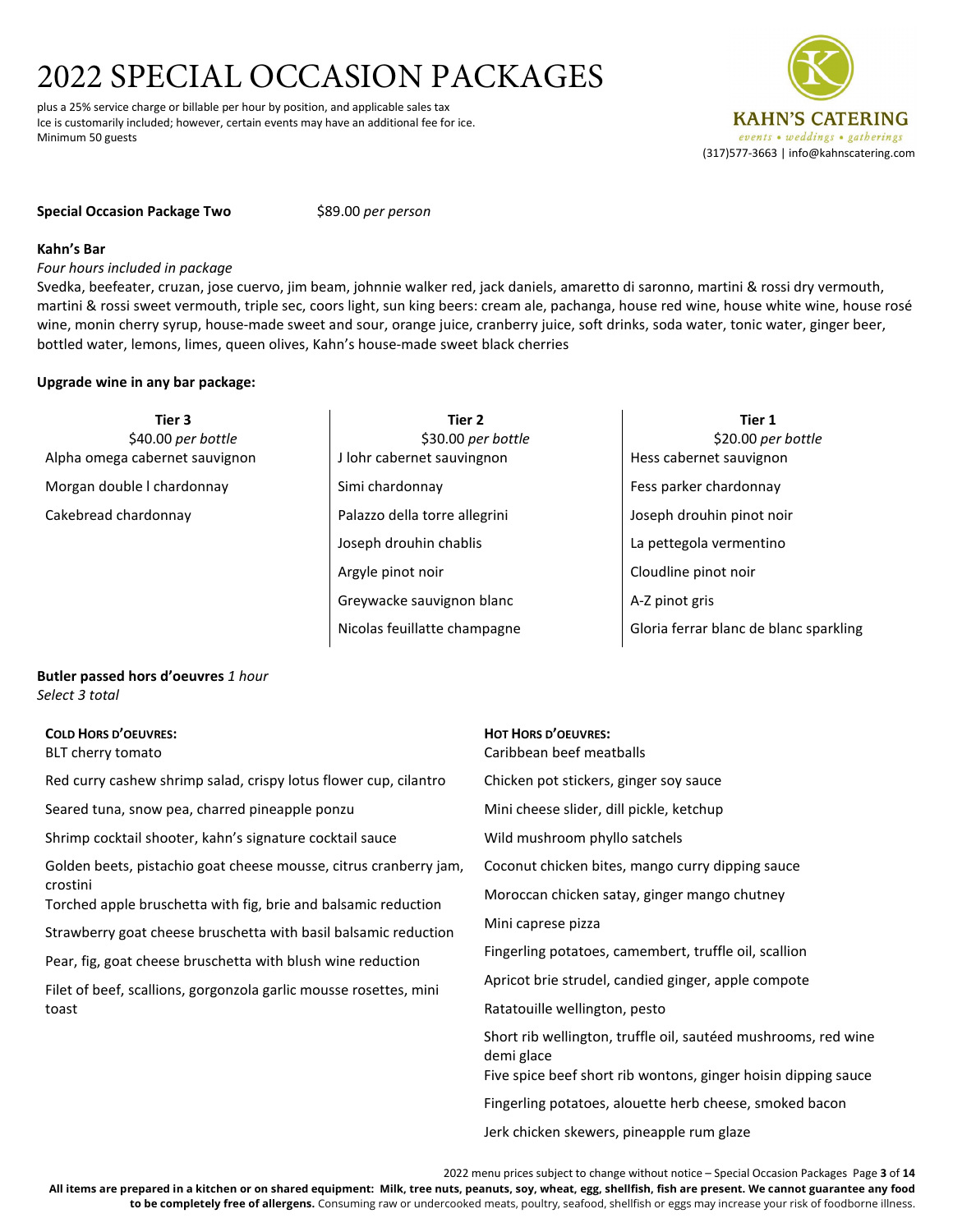plus a 25% service charge or billable per hour by position, and applicable sales tax Ice is customarily included; however, certain events may have an additional fee for ice. Minimum 50 guests



# **Special Occasion Package Two**

#### **First Course**

Your choice of salad Assorted breads and lemon rosemary flatbread with french butter balls and sund-ried tomato butter

# **Second Course**

Select your choice of chicken entrée Accompanied by your choice vegetable and starch

For choice-of entrée: add \$5.00 per person, plus difference in entrée selection per person

**Third Course** Complimentary cake cutting

Premium Coffee Station: House blend and decaffeinated coffee with cream, sugar, raw sugar, splenda and stevia Assorted hot teas Vanilla syrup, caramel syrup, whipped cream, cinnamon sugar, nutmeg and cocoa shakers

Make it boozy: Bailey's irish cream, amaretto di saronno amaretto, tempus fugit crème de cacao, frangelico and kahlua *\$4.00 additional per person*

2022 menu prices subject to change without notice – Special Occasion Packages Page **4** of **14 All items are prepared in a kitchen or on shared equipment: Milk, tree nuts, peanuts, soy, wheat, egg, shellfish, fish are present. We cannot guarantee any food to be completely free of allergens.** Consuming raw or undercooked meats, poultry, seafood, shellfish or eggs may increase your risk of foodborne illness.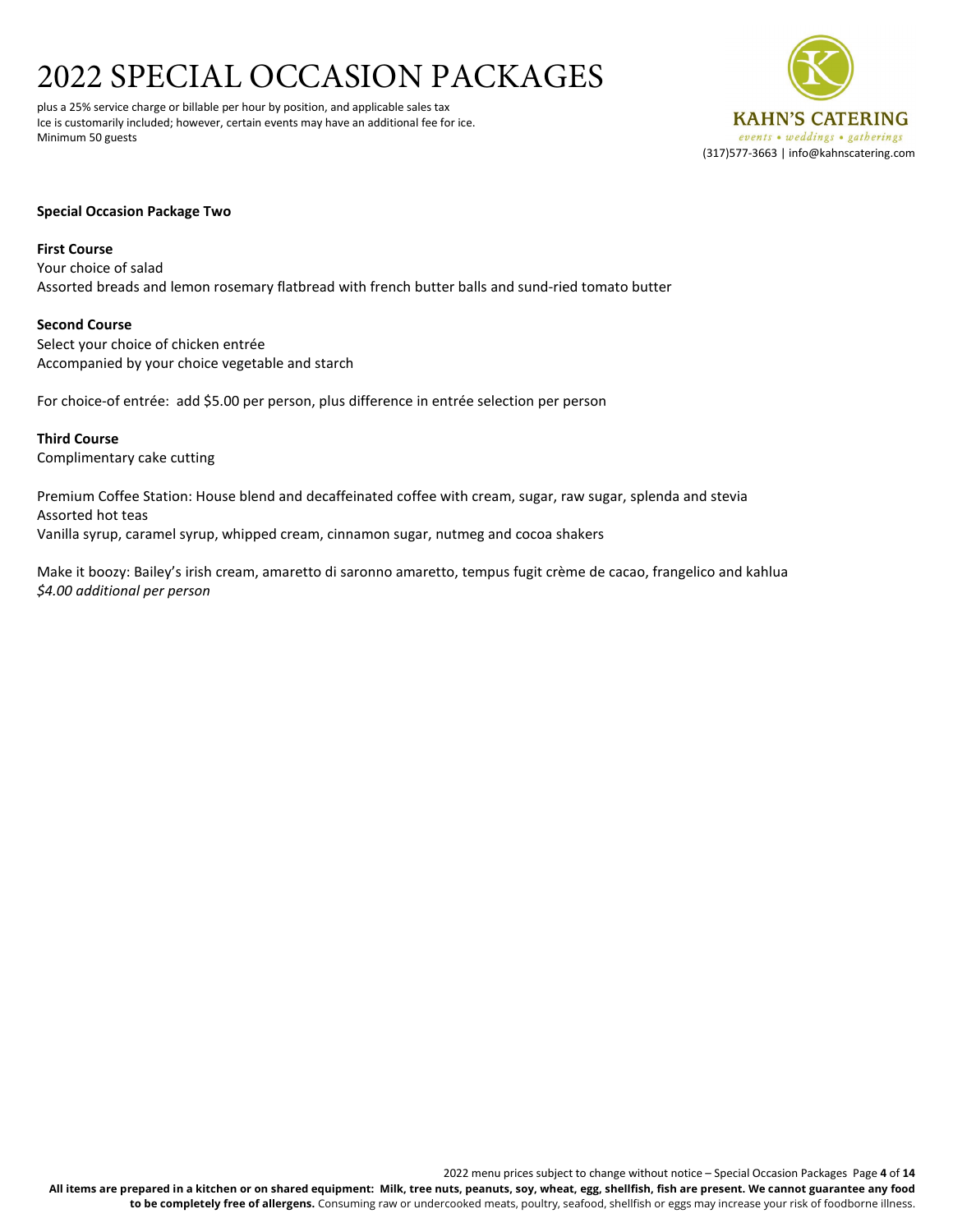plus a 25% service charge or billable per hour by position, and applicable sales tax Ice is customarily included; however, certain events may have an additional fee for ice. Minimum 50 guests

# **Special Occasion Package Three** \$100.00 *per person*

#### **Connoisseur Bar**

*Four hours included in package*

Belvedere, bombay sapphire, maker's mark, jameson, crown royal, 1800 tequila, johnnie walker black, bacardi silver, aperol, st germain, amaretto di saronno, bailey's irish cream, martini & rossi dry vermouth, martini & rossi sweet vermouth, triple sec, coors light , sun king beers: cream ale, pachanga, seasonal, house red wine, house white wine, house rosé wine, prosecco, monin cherry syrup, house-made sweet and sour, orange juice, cranberry juice, soft drinks, soda water, tonic water, ginger beer, ginger ale, bottled water, lemons, limes, oranges, queen olives, Kahn's house-made sweet black cherries

# **Upgrade wine in any bar package:**

**Tier 3** \$40.00 *per bottle* Alpha omega cabernet sauvignon Morgan double l chardonnay

Cakebread chardonnay

- **Tier 2** \$30.00 *per bottle* J lohr cabernet sauvingnon Simi chardonnay Palazzo della torre allegrini Joseph drouhin chablis Argyle pinot noir Greywacke sauvignon blanc Nicolas feuillatte champagne
- **Tier 1** \$20.00 *per bottle* Hess cabernet sauvignon Fess parker chardonnay Joseph drouhin pinot noir La pettegola vermentino Cloudline pinot noir A-Z pinot gris Gloria ferrar blanc de blanc sparkling

**Butler passed hors d'oeuvres** *1 hour Select 6 from our full list of hors d'oeuvres*

# **Sparkling wine toast**

A toast with house cava served to all of your guests

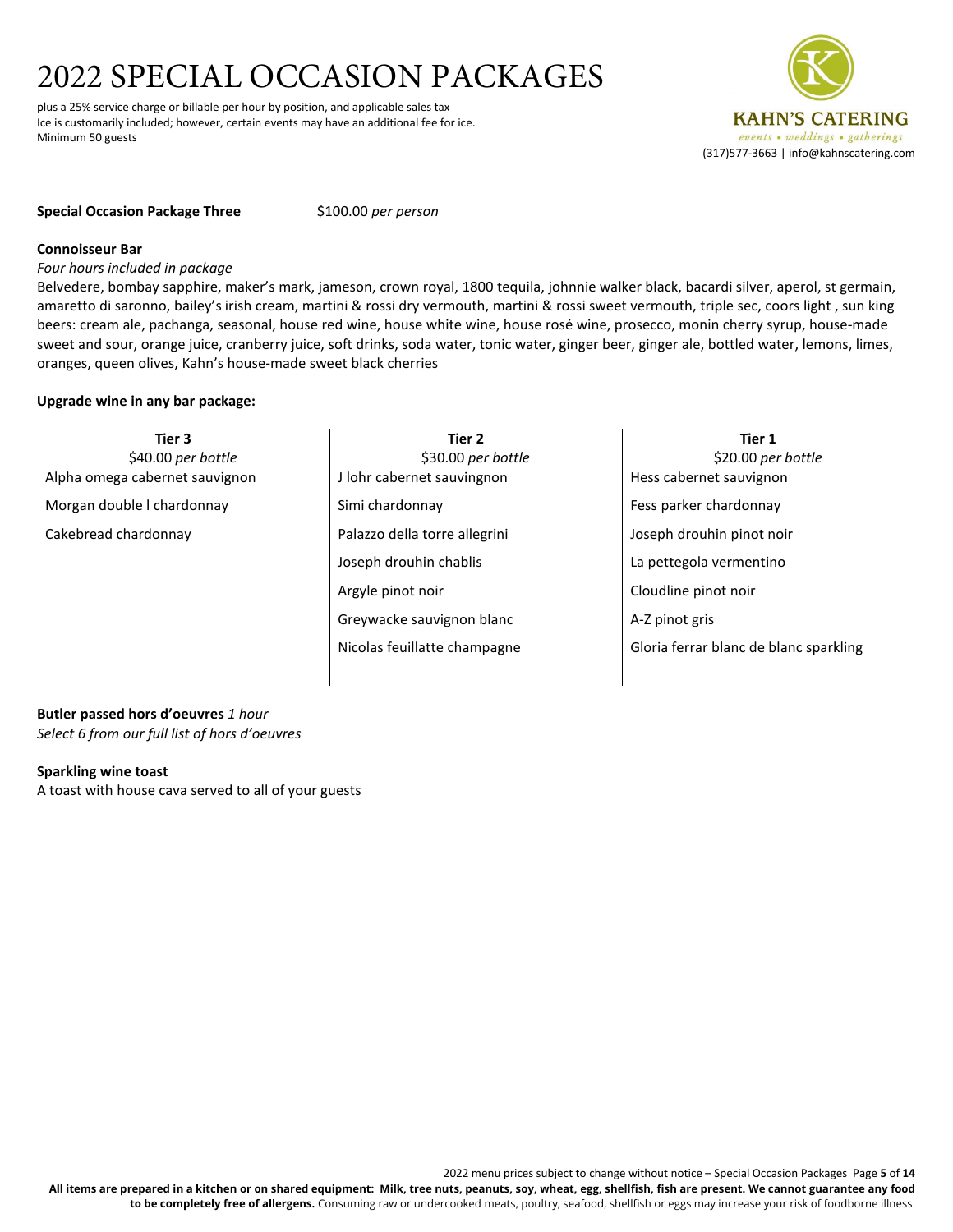plus a 25% service charge or billable per hour by position, and applicable sales tax Ice is customarily included; however, certain events may have an additional fee for ice. Minimum 50 guests



# **Special Occasion Package Three**

## **First Course**

Your choice of salad Assorted dinner rolls and lemon rosemary flatbread with french butter balls and sun-dried tomato butter

# **Second Course**

Select your choice of chicken entrée Accompanied by your choice vegetable and starch

For choice-of entrée: add \$5.00 per person, plus difference in entrée selection per person

**Third Course** Complimentary cake cutting

Premium Coffee Station: House blend and decaffeinated coffee with cream, sugar, raw sugar, splenda and stevia Assorted hot teas Vanilla syrup, caramel syrup, whipped cream, cinnamon sugar, nutmeg and cocoa shakers

Make it boozy: Bailey's irish cream, amaretto di saronno, tempus fugit crème de cacao, frangelico and kahlua *\$4.00 additional per person*

2022 menu prices subject to change without notice – Special Occasion Packages Page **6** of **14 All items are prepared in a kitchen or on shared equipment: Milk, tree nuts, peanuts, soy, wheat, egg, shellfish, fish are present. We cannot guarantee any food to be completely free of allergens.** Consuming raw or undercooked meats, poultry, seafood, shellfish or eggs may increase your risk of foodborne illness.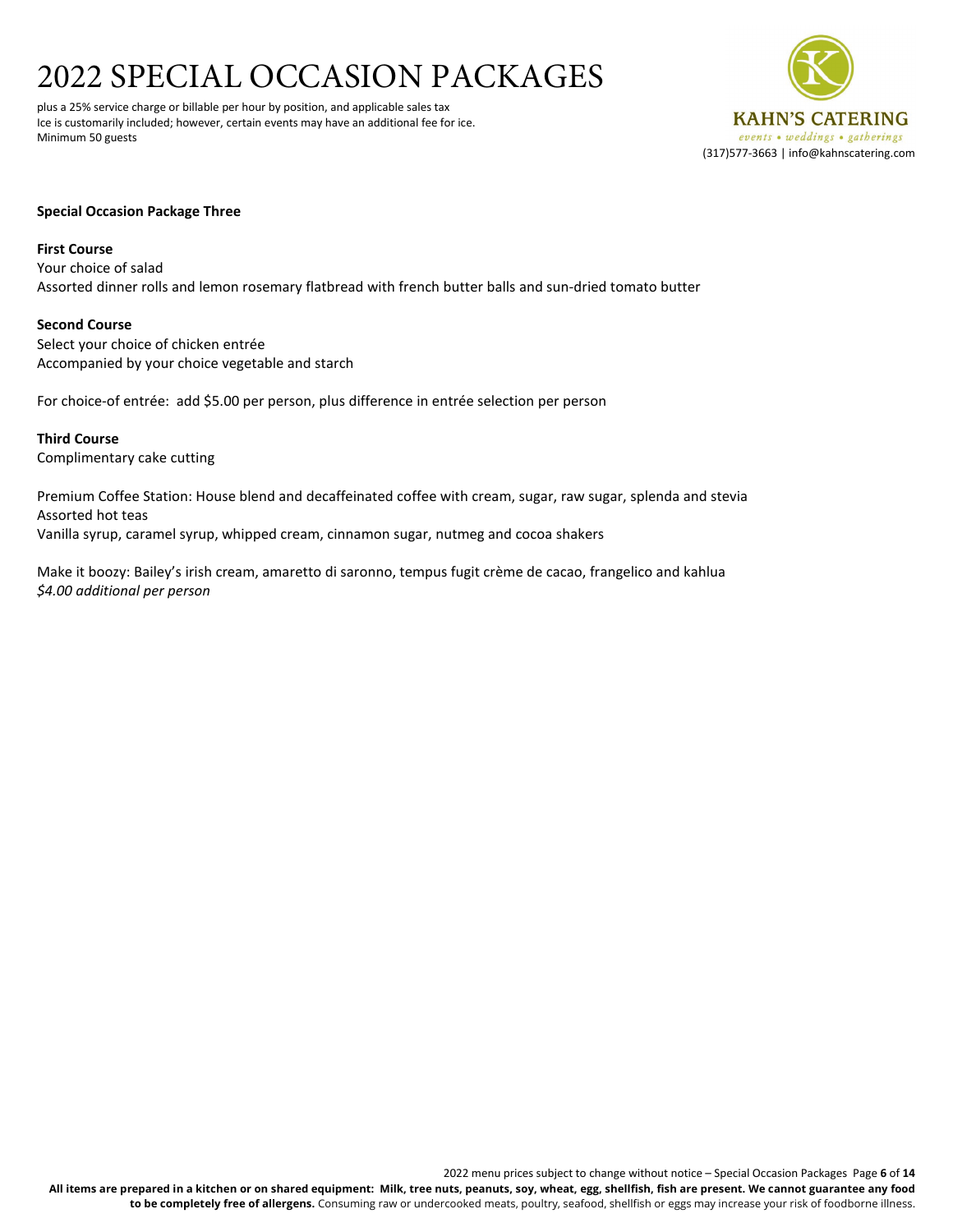plus a 25% service charge or billable per hour by position, and applicable sales tax Ice is customarily included; however, certain events may have an additional fee for ice. Minimum 50 guests

# **Special Occasion Package Four** \$124.50 *per person*

#### **Connoisseur Bar**

*Four hours included in package*

Belvedere, bombay sapphire, maker's mark, jameson, crown royal, 1800 tequila, johnnie walker black, bacardi silver, aperol, st germain, amaretto di saronno, bailey's irish cream, martini & rossi dry vermouth, martini & rossi sweet vermouth, triple sec, coors light , sun king beers: cream ale, pachanga, seasonal, house red wine, house white wine, house rosé wine, prosecco, monin cherry syrup, house-made sweet and sour, orange juice, cranberry juice, soft drinks, soda water, tonic water, ginger beer, ginger ale, bottled water, lemons, limes, oranges, queen olives, Kahn's house-made sweet black cherries

# **Upgrade wine in any bar package:**

**Tier 3** \$40.00 *per bottle* Alpha omega cabernet sauvignon Morgan double l chardonnay

Cakebread chardonnay

- **Tier 2** \$30.00 *per bottle* J lohr cabernet sauvingnon Simi chardonnay Palazzo della torre allegrini Joseph drouhin chablis Argyle pinot noir Greywacke sauvignon blanc Nicolas feuillatte champagne
- **Tier 1** \$20.00 *per bottle* Hess cabernet sauvignon Fess parker chardonnay Joseph drouhin pinot noir La pettegola vermentino Cloudline pinot noir A-Z pinot gris Gloria ferrar blanc de blanc sparkling

**Butler passed hors d'oeuvres** *1 hour Select 6 from our full list of hors d'oeuvres*

# **Sparkling wine toast**

A toast with house cava served to all of your guests

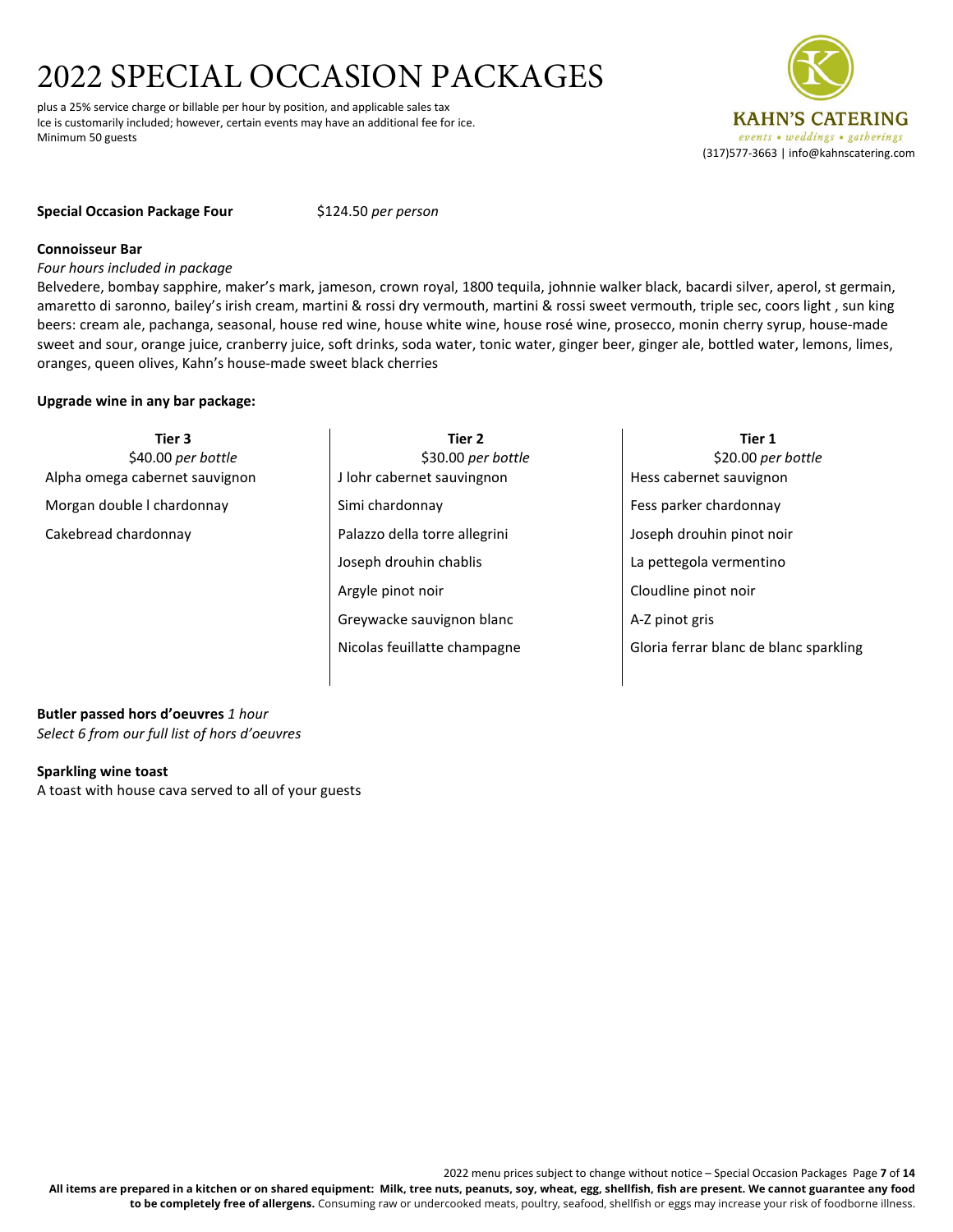plus a 25% service charge or billable per hour by position, and applicable sales tax Ice is customarily included; however, certain events may have an additional fee for ice. Minimum 50 guests



# **Special Occasion Package Four**

**First Course**

Your choice of salad Assorted breads and lemon rosemary flatbread with french butter balls and sun-dried tomato butter

**Second Course**

Your choice of beef entrée Accompanied by your choice of vegetable and starch

*For duo chicken and beef entrée:* \$3.50 *additional per person For duo fish and beef entrée:* \$6.50 *additional per person For choice-of entrée:* \$5.00 *additional per person, plus difference in entrée selection per person*

**House Red and White Wine** Guests will be offered a choice of two of our selections of house wines throughout the course of the meal

**Third Course** Complimentary cake cutting

Premium Coffee Station: House blend and decaffeinated coffee with cream, sugar, raw sugar, splenda and stevia Assorted hot teas Vanilla syrup, caramel syrup, whipped cream, cinnamon sugar, nutmeg and cocoa shakers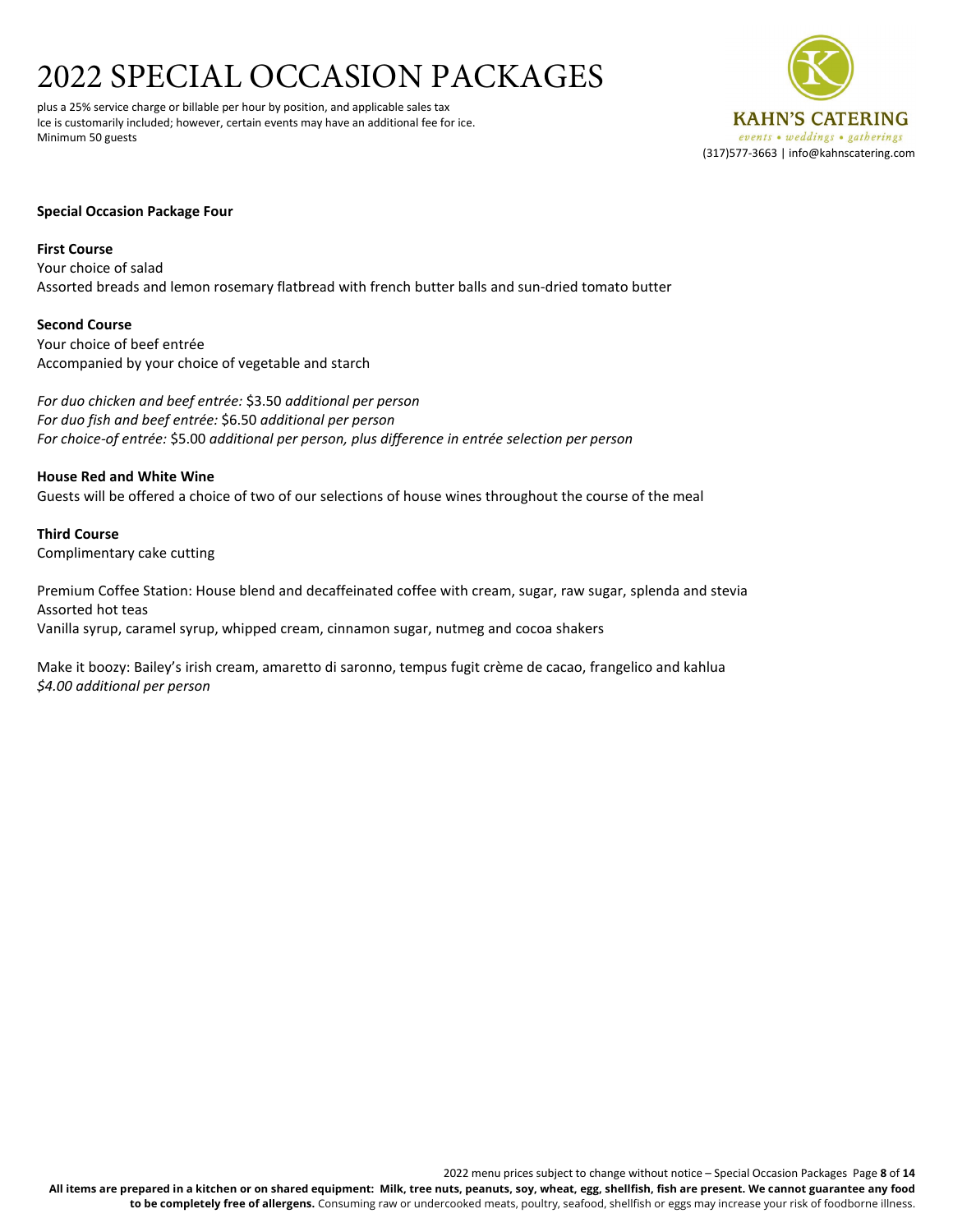plus a 25% service charge or billable per hour by position, and applicable sales tax Ice is customarily included; however, certain events may have an additional fee for ice. Minimum 50 guests

# **Special Occasion Package Five** \$137.00 *per person*

# **Reserve Collection Bar**

*Four hours included in package*

Belvedere, titos, ketel grapefruit rose, bombay sapphire, whitley neil blood orange, hendricks, woodford reserve, makers mark, jameson, bacco, casamigos, glenlivet, aperol, st germain, amaretto di saronno, bailey's irish cream, martini & rossi dry vermouth, martini & rossi sweet vermouth, triple sec, coors light, sun king beers: cream ale, pachanga, seasonal, house red wine, house white wine, house rosé wine, prosecco, monin cherry syrup, monin orange syrup, house-made sweet and sour, orange juice, cranberry juice, grapefruit juice, soft drinks, soda water, tonic water, ginger beer, ginger ale, bottled water, lemons, limes, oranges, cucumbers, queen olives, Kahn's housemade sweet black cherries, ice spheres

# **Upgrade wine in any bar package:**

**Tier 3** \$40.00 *per bottle* Alpha omega cabernet sauvignon Morgan double l chardonnay Cakebread chardonnay **Tier 2** \$30.00 *per bottle* J lohr cabernet sauvingnon Simi chardonnay Palazzo della torre allegrini Joseph drouhin chablis Argyle pinot noir Greywacke sauvignon blanc Nicolas feuillatte champagne **Tier 1** \$20.00 *per bottle* Hess cabernet sauvignon Fess parker chardonnay Joseph drouhin pinot noir La pettegola vermentino Cloudline pinot noir A-Z pinot gris Gloria ferrar blanc de blanc sparkling

#### **Butler passed hors d'oeuvres** *1 hour Select 6 from our full list of hors d'oeuvres*

**Sparkling wine toast**

A toast with Tier 1 gloria ferrar blanc de blance sparkling wine

2022 menu prices subject to change without notice – Special Occasion Packages Page **9** of **14 All items are prepared in a kitchen or on shared equipment: Milk, tree nuts, peanuts, soy, wheat, egg, shellfish, fish are present. We cannot guarantee any food to be completely free of allergens.** Consuming raw or undercooked meats, poultry, seafood, shellfish or eggs may increase your risk of foodborne illness.

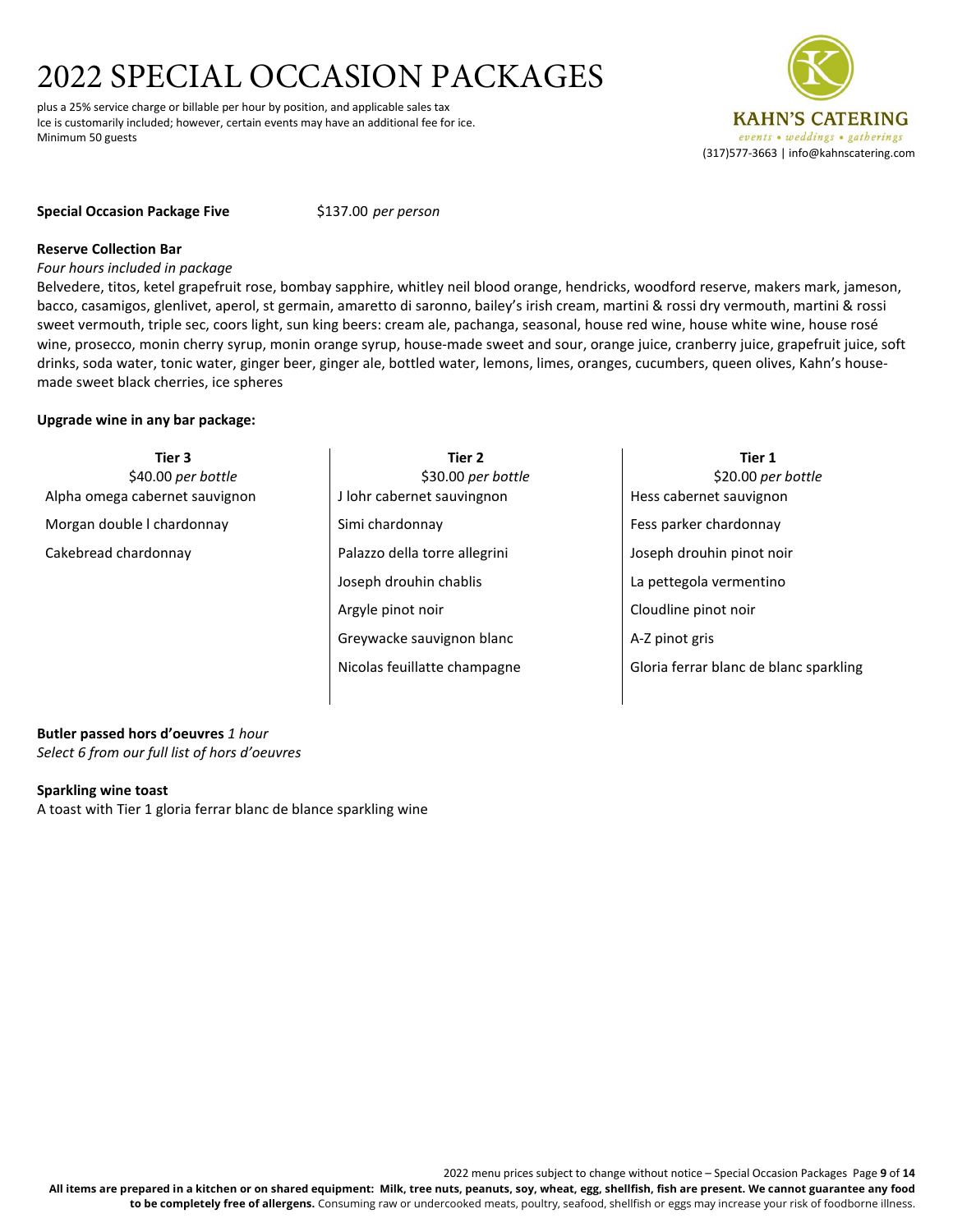plus a 25% service charge or billable per hour by position, and applicable sales tax Ice is customarily included; however, certain events may have an additional fee for ice. Minimum 50 guests



# **Special Occasion Package Five**

#### **First Course**

Your choice of salad Assorted breads and lemon rosemary flatbread with french butter balls and sun-dried tomato butter

# **Second Course**

Your choice beef and chicken duo entrée Accompanied by your choice of vegetable and starch *Beef and fish duo entrée: \$3.50 additional per person*

# **Premium Tier 1 Red and White Wine**

*Guests will be offered a choice of 2 of our Tier 1 wines throughout the course of the meal.*

**Third Course** Complimentary cake cutting

Premium Coffee Station: House blend and decaffeinated coffee with cream, sugar, raw sugar, splenda and stevia Assorted hot teas Vanilla syrup, caramel syrup, whipped cream, cinnamon sugar, nutmeg and cocoa shakers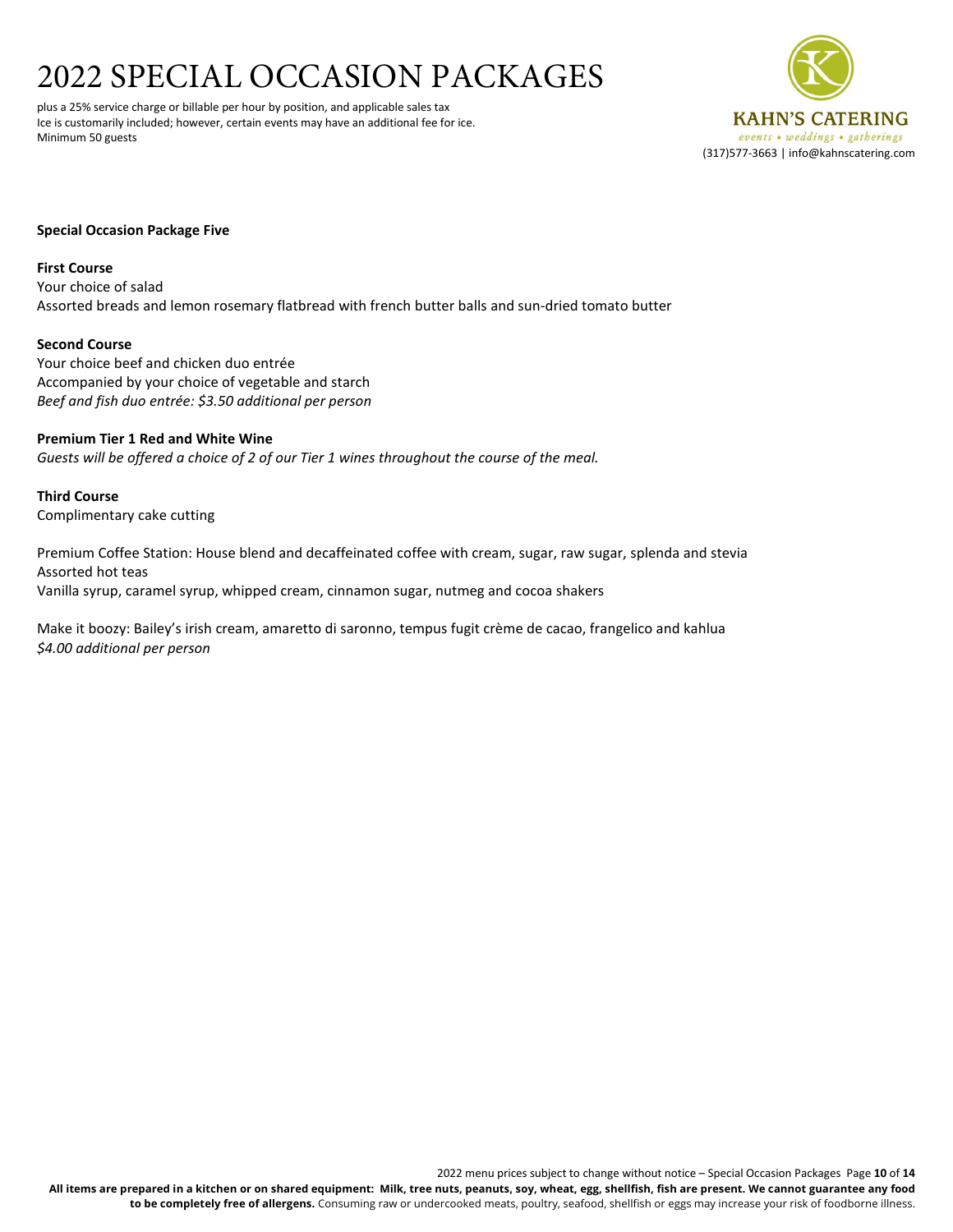plus a 25% service charge or billable per hour by position, and applicable sales tax Ice is customarily included; however, certain events may have an additional fee for ice. Minimum 50 guests



# **Special Occasion Package Six** \$140.00 *per person*

# **Reserve Collection Bar**

*Four hours included in package*

Belvedere, titos, ketel grapefruit rose, bombay sapphire, whitley neil blood orange, hendricks, woodford reserve, markers mark, jameson, bacco, casamigos, glenlivet, aperol, st germain, amaretto di saronno, bailey's irish cream, martini & rossi dry vermouth, martini & rossi sweet vermouth, triple sec, coors light, sun king beers: cream ale, pachanga, seasonal, house red wine, house white wine, house rosé wine, prosecco, monin cherry syrup, monin orange syrup, house-made sweet and sour, orange juice, cranberry juice, grapefruit juice, soft drinks, soda water, tonic water, ginger beer, ginger ale, bottled water, lemons, limes, oranges, cucumbers, queen olives, Kahn's housemade sweet black cherries, ice spheres

# **Upgrade wine in any bar package:**

**Tier 3** \$40.00 *per bottle* Alpha omega cabernet sauvignon Morgan double l chardonnay Cakebread chardonnay **Tier 2** \$30.00 *per bottle* J lohr cabernet sauvingnon Simi chardonnay Palazzo della torre allegrini Joseph drouhin chablis Argyle pinot noir Greywacke sauvignon blanc Nicolas feuillatte champagne **Tier 1** \$20.00 *per bottle* Hess cabernet sauvignon Fess parker chardonnay Joseph drouhin pinot noir La pettegola vermentino Cloudline pinot noir A-Z pinot gris Gloria ferrar blanc de blanc sparkling

**Butler passed hors d'oeuvres** *1 hour Select 6 from our full list of hors d'oeuvres*

#### **Sparkling wine toast**

A toast with Tier 2 nicolas feuillatte champagne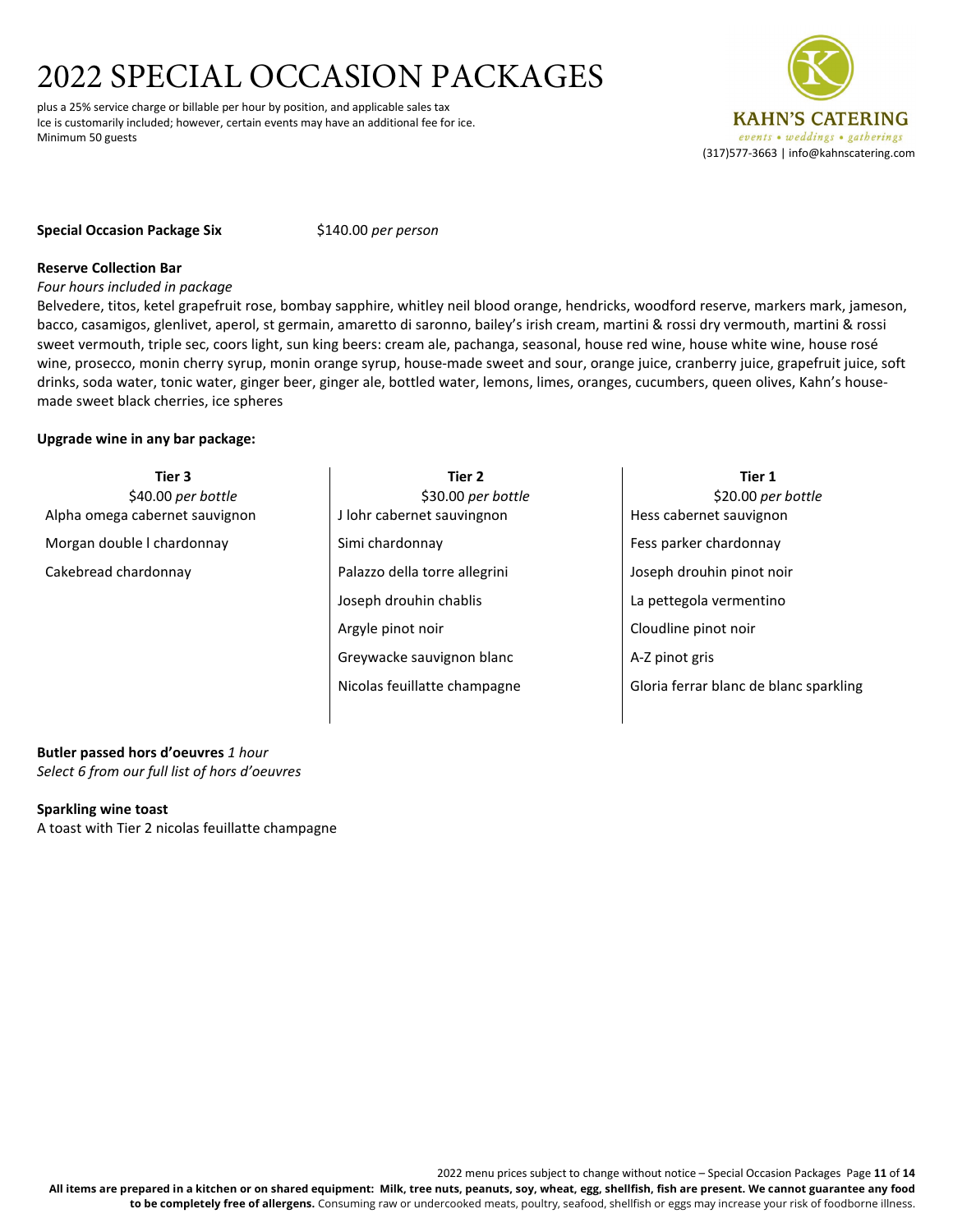plus a 25% service charge or billable per hour by position, and applicable sales tax Ice is customarily included; however, certain events may have an additional fee for ice. Minimum 50 guests



# **Special Occasion Package Six**

#### **First Course**

Your choice of salad Assorted breads and lemon rosemary flatbread with french butter balls and sun-dried tomato butter

# **Second Course**

Your choice beef and chicken duo entrée Accompanied by your choice of vegetable and starch *Beef and fish duo entrée: \$3.50 additional per person*

# **Premium Tier 2 Red and White Wine** *Guests will be offered a choice of two of our Tier 2 wines throughout the course of the meal.*

**Third Course** Complimentary cake cutting

Premium Coffee Station: House blend and decaffeinated coffee with cream, sugar, raw sugar, splenda and stevia Assorted hot teas Vanilla syrup, caramel syrup, whipped cream, cinnamon sugar, nutmeg and cocoa shakers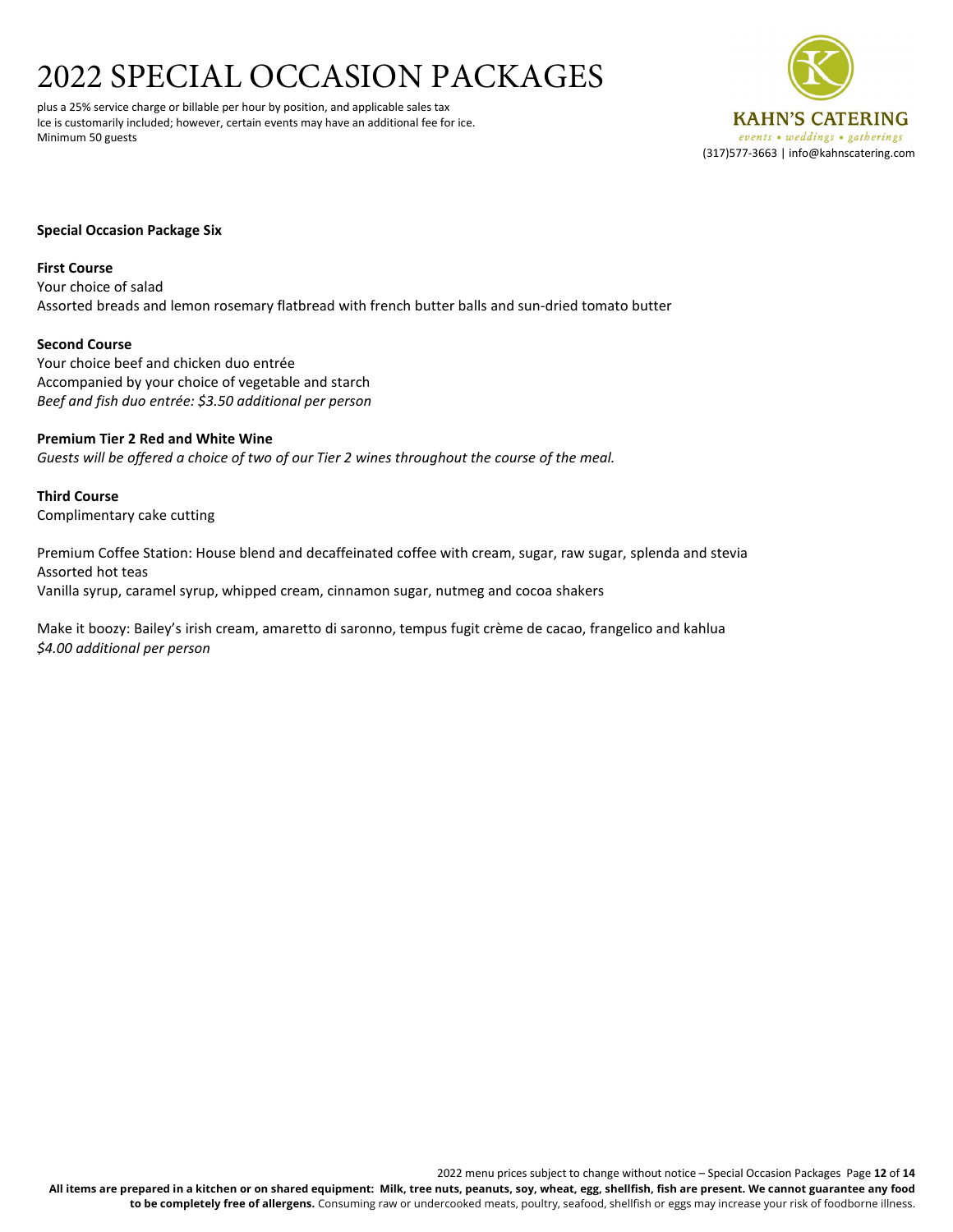plus a 25% service charge or billable per hour by position, and applicable sales tax Ice is customarily included; however, certain events may have an additional fee for ice. Minimum 50 guests



# **Special Occasion Package Buffet or Station Package** \$119.00 per person

# **Connoisseur Bar**

*Four hours included in package*

Belvedere, bombay sapphire, maker's mark, jameson, crown royal, 1800 tequila, johnnie walker black, bacardi silver, aperol, st germain, amaretto di saronno, bailey's irish cream, martini & rossi dry vermouth, martini & rossi sweet vermouth, triple sec, coors light, sun king beers: cream ale, pachanga, seasonal, house red wine, house white wine, house rosé wine, prosecco, monin cherry syrup, house-made sweet and sour, orange juice, cranberry juice, soft drinks, soda water, tonic water, ginger beer, ginger ale, bottled water, lemons, limes, oranges, queen olives, Kahn's house-made sweet black cherries

# **Upgrade wine in any bar package:**

| Tier 3                         | Tier 2                        | Tier 1                                 |
|--------------------------------|-------------------------------|----------------------------------------|
| \$40.00 per bottle             | \$30.00 per bottle            | \$20.00 per bottle                     |
| Alpha omega cabernet sauvignon | J lohr cabernet sauvingnon    | Hess cabernet sauvignon                |
| Morgan double I chardonnay     | Simi chardonnay               | Fess parker chardonnay                 |
| Cakebread chardonnay           | Palazzo della torre allegrini | Joseph drouhin pinot noir              |
|                                | Joseph drouhin chablis        | La pettegola vermentino                |
|                                | Argyle pinot noir             | Cloudline pinot noir                   |
|                                | Greywacke sauvignon blanc     | A-Z pinot gris                         |
|                                | Nicolas feuillatte champagne  | Gloria ferrar blanc de blanc sparkling |
|                                |                               |                                        |

**Butler passed hors d'oeuvres** *1 hour Select 6 from our full list of hors d oeuvres*

#### **Sparkling wine toast**

A toast with house cava served to all of your guests